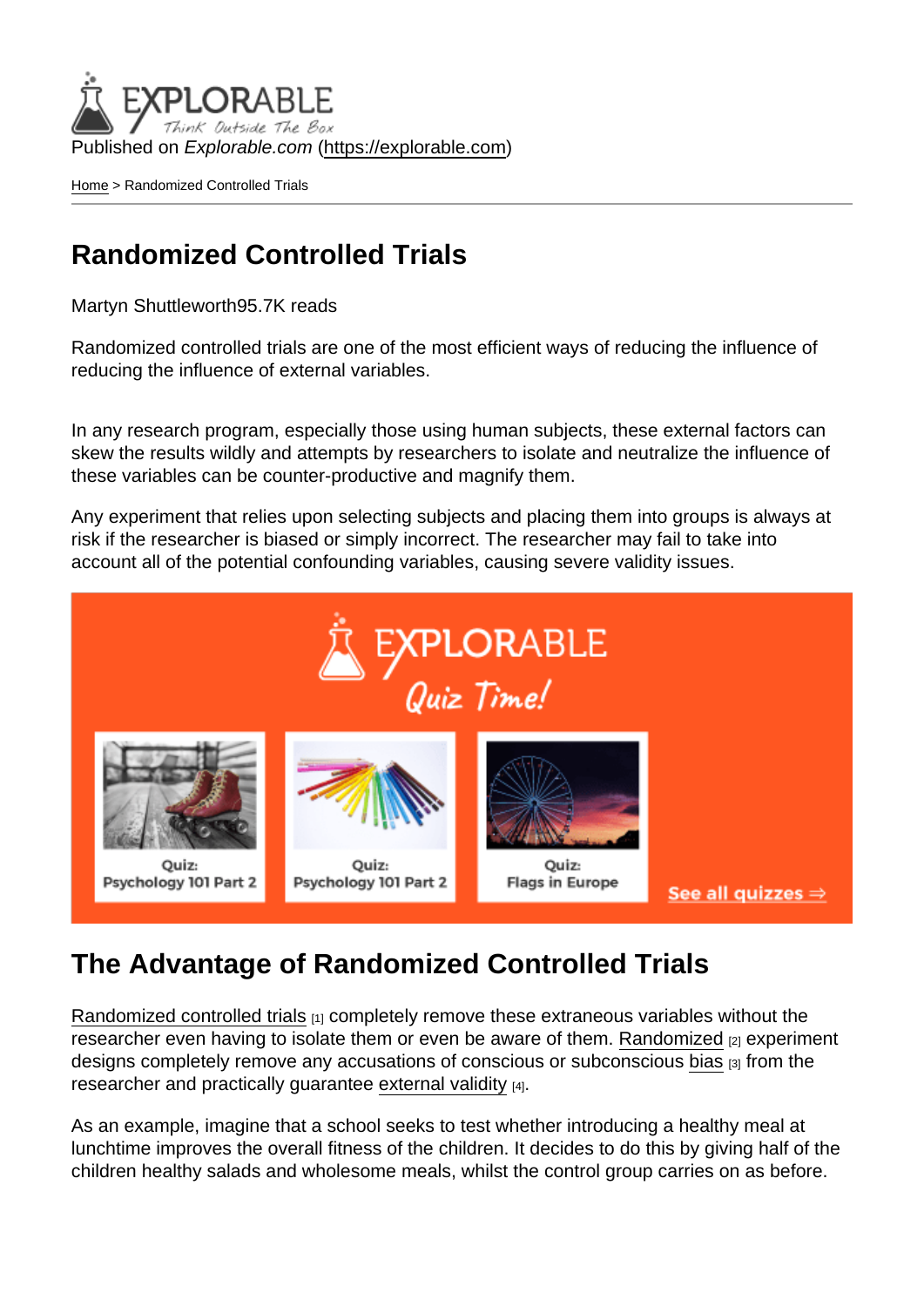At regular intervals, the researchers note the cardiovascular fitness of the children, looking to see if it improves.

The number of extraneous factors and potential [confounding variables](https://explorable.com/confounding-variables) [5] for such a study is enormous. Age, gender, weight, what the children eat at home, and activity level are just some of the factors that could make a difference. In addition, if the teachers, generally a health-conscious bunch, are involved in the selection of children, they might subconsciously pick those who are most likely to adapt to the healthier regime and show better results. Such a pre-determined bias destroys the chance of obtaining useful results.

By using pure randomized controlled trials and allowing chance to select children into one of the two groups, it can be assumed that any confounding variables are cancelled out, as long as you have a large enough [sample group](https://explorable.com/sample-group)  $[6]$ .

## The Disadvantages of Randomized Controlled Trials

Ideally, randomized controlled trials would be used for most [experiments](https://explorable.com/conducting-an-experiment) [7], but there are some disadvantages. Firstly, researchers often choose subjects because they do not have the resources, or time, to test larger groups, so they have to try to find a sample that is representative of the [population](https://explorable.com/research-population)  $[8]$  as a whole. This select [sampling](https://explorable.com/what-is-sampling)  $[9]$  means that it becomes very difficult to [generalize](https://explorable.com/what-is-generalization)  $[10]$  the results to the population as a whole.

Secondly, randomized experiment designs, especially when combined with crossover studies, are extremely powerful at understanding underlying trends and causalities. However, they are a poor choice for research where temporal factors are an issue, for which a [repeated](https://explorable.com/repeated-measures-design)  [measures design](https://explorable.com/repeated-measures-design)  $[11]$  is better.

Whilst randomized controlled trials are regarded as the most accurate experimental design in the social sciences, education, medicine and psychology, they can be extremely resource heavy, requiring very large sample groups, so are rarely used. Instead, researchers sacrifice generalization for convenience, leaving large scale randomized controlled trials for researchers with bigger budgets and research departments.

Source URL: https://explorable.com/randomized-controlled-trials